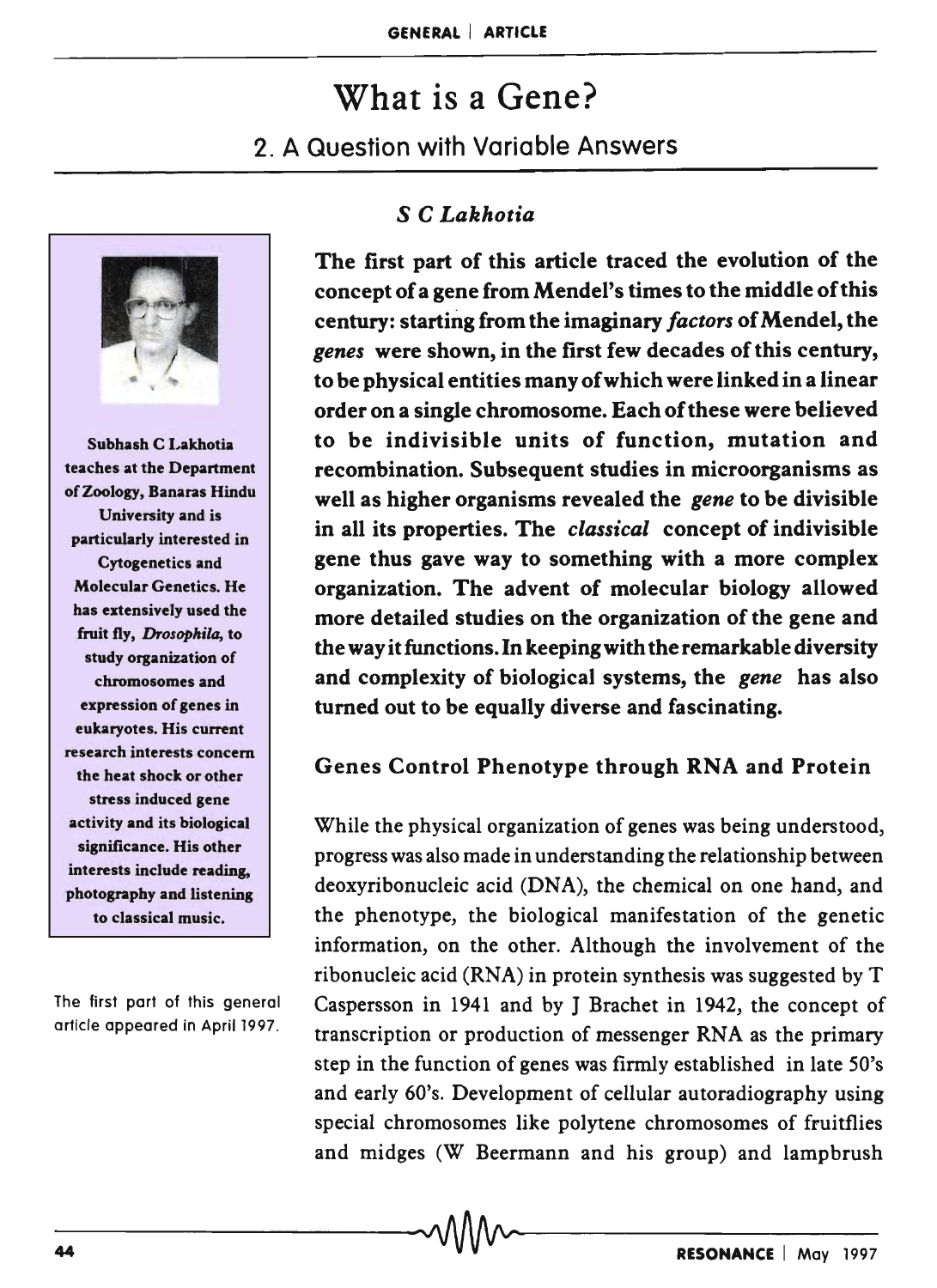

## OPERON MODEL

In bacteria, genes involved in a given anabolic or catabolic pathway are organized into units called OPERONS to facilitate their coordinated expression. In the case of INDUCIBLE OPERONS, the regulator gene produces an active REPRESSOR which specifically binds to a DNA sequence named the OPERATOR of the given OPERON and thereby prevents RNA polymerase from transcribing the STRUCTURAL GENES (STR. GENES 1-3 in this example) constituting that Operon. In the presence of the INDUCER, the Repressor binds with higher affinity to the Inducer and due to allosteric changes, adopts a different conformation which prevents its binding to the Operator site. As a consequence the RNA polymerase now can bind and transcribe the Structural Genes in the Operon into a long message corresponding to the three genes (therefore called a POLY-CISTRONIC mRNA) which on translation produces the corresponding three POLYPEPTIDES.

chromosomes of salamanders (H G Callan and others) definitively established that RNA is synthesized at sites of active genes (puffs and loops). For a geneticist, the gene was still a conceptual entity, but to cytologists and cell and molecular biologists, a gene was a distinct physical entity. Early in the 60's, F Jacob and J Monod proposed the famous *operon* concept and also hypothesized the presence of short-lived messenger RNA (mRNA) as the intermediate between gene (DNA) and protein (see *Box* 1). These developments helped establish the *Central dogma* of molecular biology (see *Box* 2) and also in understanding

For a geneticist, the gene was still a conceptual entity, but to cytologists and cell and molecular biologists, gene was a distinct physical entity.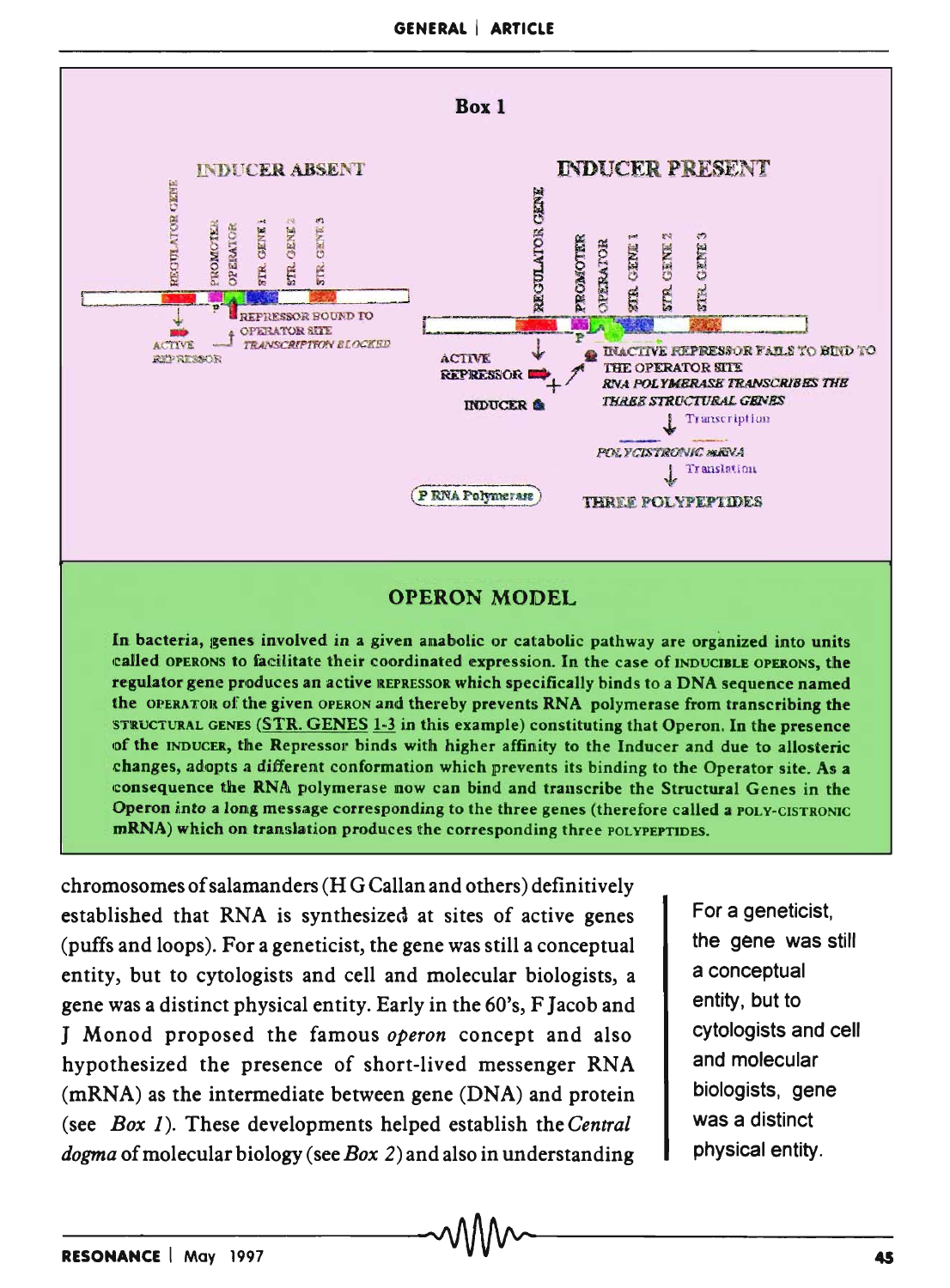

#### CENTRAL DOGMA OF MOLECULAR BIOLOGY

The genetic information is stored in the base sequence of the DNA molecule which can either generate more copies bf itself through REPLICATION (for passing on exact replica of the genetic information to daughter cells or gametes) or be copied by the process of TRANSCRIPTION into RNA which acts as intermediary in the flow of genetic information from the nucleotide language of nucleic acids to the amino acid language of proteins through TRANSLATION. Replication is catalyzed by *DNA-dependent DNA polymerase* while transcription is through *DNA-dependent RNA polymerase.* The information in RNA(messenger) is used to guide the assembly of amino acids of a polypeptide during translation in a specific sequence determined by the GENETIC CODE. The amino acid sequence of a protein (polypeptide) determines its functions. The proteins control all metabolic activities and, therefore, the phenotype. The discovery of *RNA-dependent DNA polymerase* showed that the genetic information may also travel from RNA to DNA (REVERSE TRANSCRIPTION) as in the case of oncogenic Retroviruses.

The most important yet very simple concept in the Central dogma was that all information transfer in a cell was template dependent.

the physical and chemical basis of the nature of genetic information, its transmission, expression, mutation and recombination. The most important yet very simple concept in the central dogma was that all information transfer in a cell was template dependent: *replication* provides for identical copies of the genetic information to be passed on to daughter cells; *transcription* copies the information from DNA into RNA (as part of the gene activity) and finally, using the genetic code, the nucleic acid language in RNA is *translated* into the amino acid language of proteins. The simplest modern view of a gene was thus emerging as the segment of DNA that transcribes an RNA which in turn determines the order of amino acids in the polypeptide chain which by its activity regulates a specific cell function and thus, ultimately the phenotype. In terms of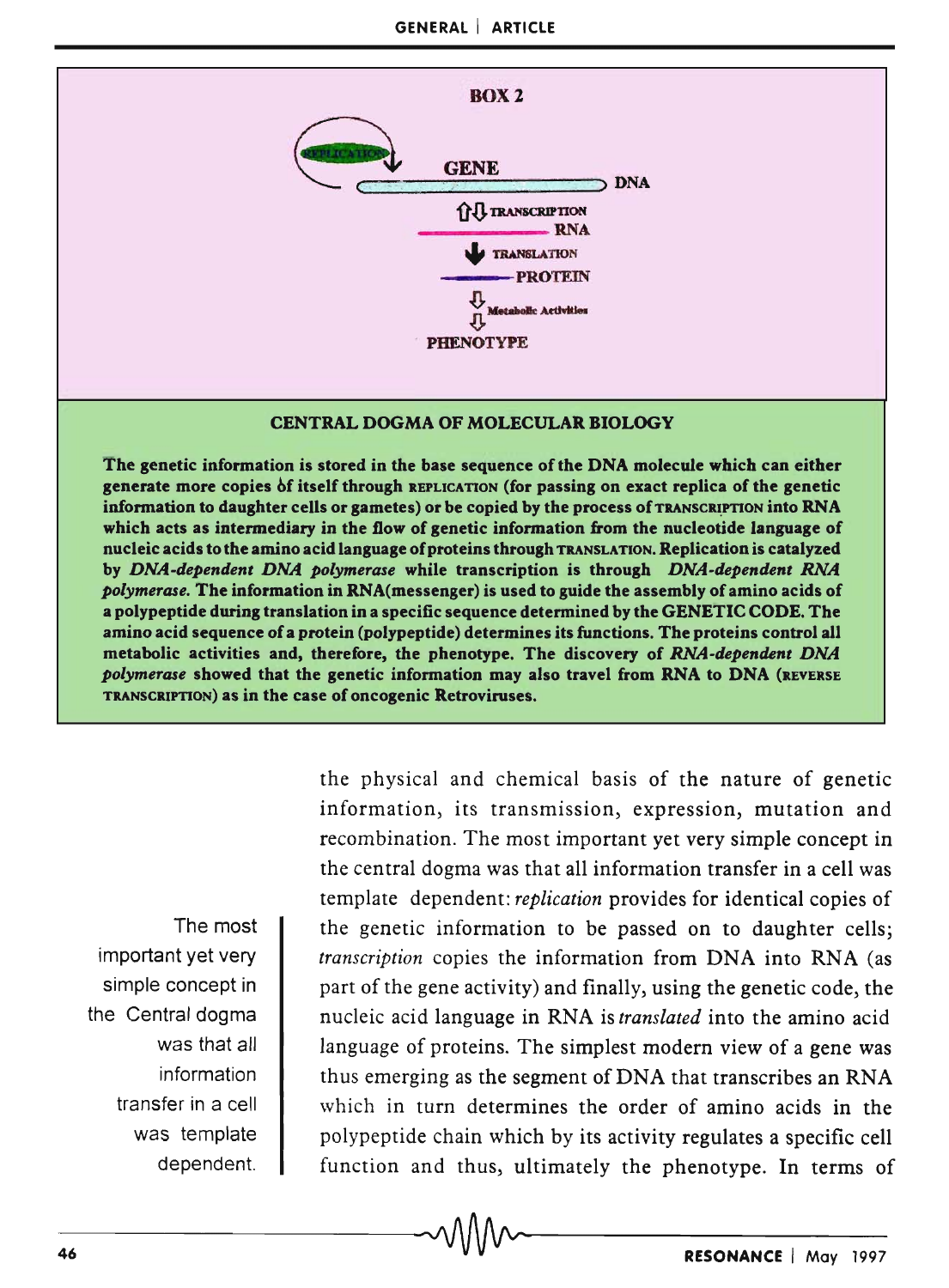mutation, it was obvious that any base in the *functional* part of the gene may change independent of the neighbouring bases or in concert with them and result in an altered (mutated) function. Likewise, recombination between homologous chromosomes could occur, at least theoretically, between any two neighbouring bases. However, hopes of finally providing a single universal definition of gene did not materialize since the types of genes and the anatomy that has been discovered during the past three decades are too varied to fit into a typical gene. This can perhaps be a little confusing for a student of genetics but is very exciting for those who wish to learn more about genes.

## Genes Exist in Many Designs

The *operon* model itself suggested different classes of genes like the *regulatory* and *structural* genes. In addition, control elements like the operator and promoter were also shown to exist. Each of these could mutate independently and yet result in a similar end-result at the phenotypic level. These concepts led to defining the *gene* as a unit of transcription which would include not only the protein-coding region of DNA but also the flanking DNA sequences which control the activity of the transcribed region. The cracking of the genetic code and the concept of collinearity of the sequence of bases in a gene and of the amino acids in the polypeptide were exciting discoveries of the 60s and appeared, in those days, to have finally unraveled the mystery of the relation between gene and phenotype. However, as more precise methods of study became available and more genes were examined in detail, the apparently universal definition of a typical eukaryotic transcription unit or gene once again became inadequate due to the ever-increasing numbers of unconventional genes being discovered.

The protein-coding *structural genes* are now known to exist in a wide variety of designs. The discovery of *introns* (regions of a gene that are transcribed but are removed or spliced out during post-transcriptional processing of the precursor of mRNA and

Gene as a unit of transcription includes not only the protein-coding region of DNA but also the control sequences flanking it on either sides.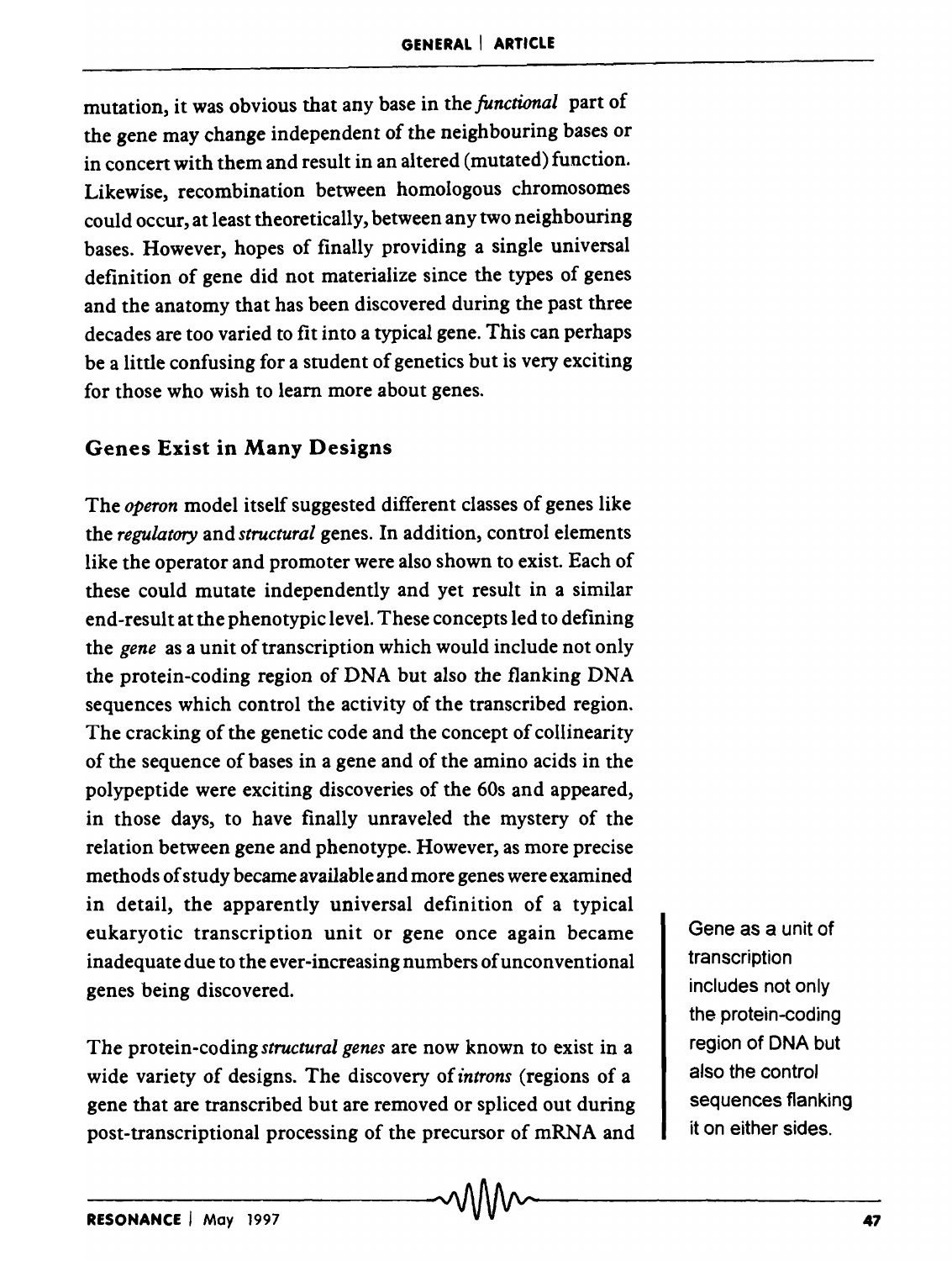

of coding regions and elimination of the intervening non-coding regions. Ciliates have two kinds of nuclei, the micronucleus and the macronucleus, the former is transcriptionally inactive and is responsible only for reproduction while the latter is transcriptionally active "vegetative" nucleus that carries out all the "somatic" functions. The macronucleus carries "gene"-sized DNA molecules that are derived from the genomic DNA of the micronucleus by a variety of DNA processing events. The coding regions for the actin protein are scrambled in *Actin 1* gene in micronucleus of Oxytricha with the different coding segments being demarcated by short "Intervening Eliminated Sequences" (lESs). This gene is non-functional till "rearranged" and "unscrambled" during macronucleus development. As shown above, this involves selective removal of the lESs, rejoining of the different coding regions in correct order and addition of telomeric sequences at both the ends. Following such rearrangements, all the gene-sized fragments in macronucleus are amplified.

> are thus not translated) appeared to demolish the concept of collinearity of gene and protein. Besides the existence of proteincoding genes that carry introns (referred to as *split genes)* and those that do not, a variety of other types have since been discovered. These include *repeated genes* (present in multiple copies in the haploid genome either at a single location, as in the case of genes that code for histone proteins or at dispersed sites, as in the case of certain repetitive DNA sequences that are transcribed), *assembled genes* (DNA segments that are initially inherited as non-contiguous separate entities but are assembled into contiguous sequences sometime during development by splicing of different pieces and/or through recombination at DNA level, see *Box* 3), *overlapping genes* (a contiguous segment ofDN A produces different transcripts corresponding to different regions either on the same strand or from opposing strands; for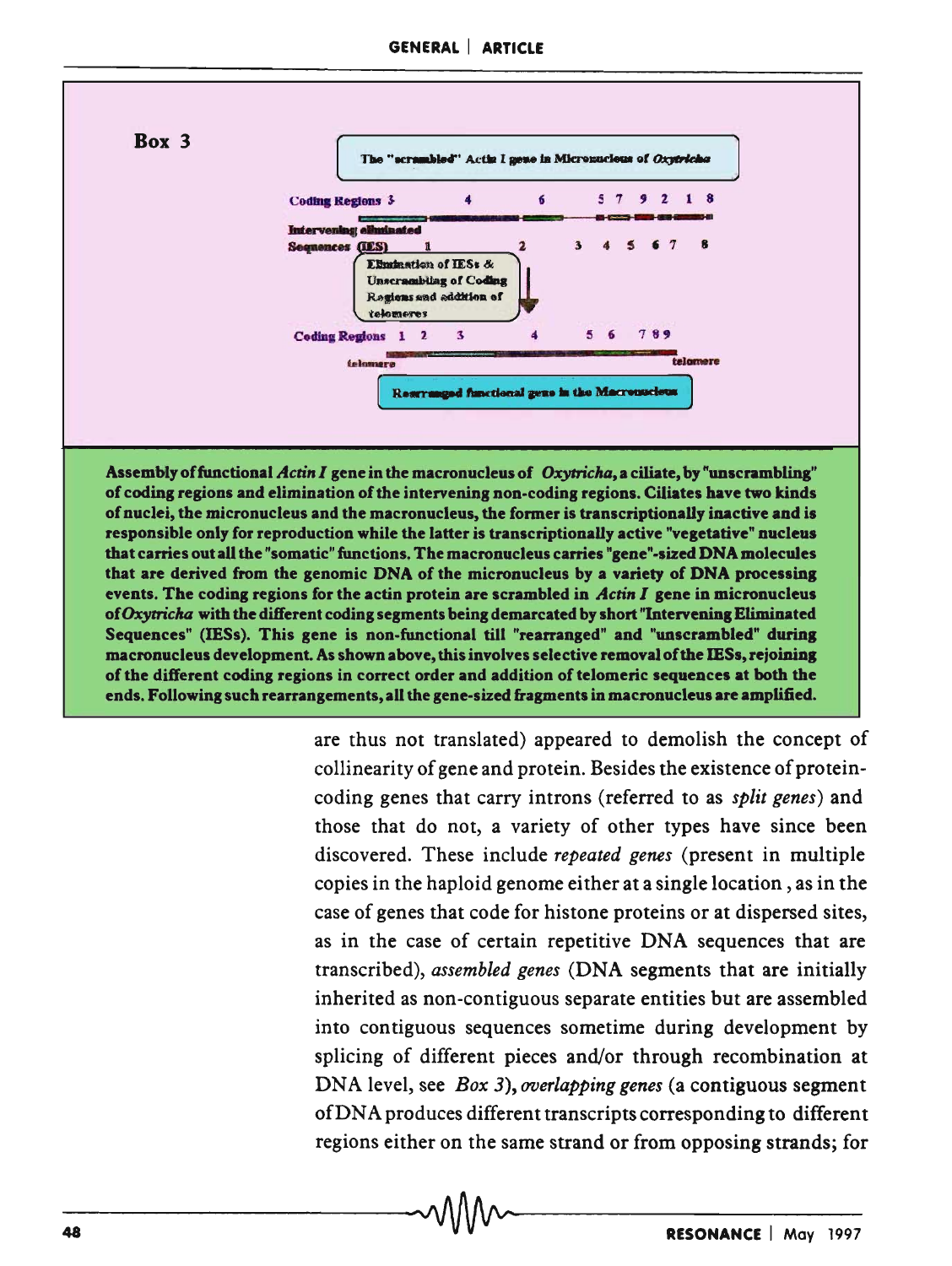example both DNA strands of the *c-myc* gene of mouse are transcribed in overlapping *fashion),transposable or jumping genes*  (DNA sequences that have the propensity to be *mobile* or to *jump* from one location to another like the transposable elements discovered by Barbara McClintock, see *Resonance,* October, 1996), *polyprotein genes* (same RNA produces different polypeptides through translation along its length as in the case of the gene for many neuroendocrine peptides that result from proteolytic cleavage of a large precursor protein or of genes for some ribosomal proteins that also carry poly-ubiquitin coding sequences on their 3' *end),nested genes* (an entirely different gene is embedded within the boundaries of another gene either in its intron or on the opposite strand; for example the large intron of the *dunce* gene of *Drosophila* harbours at least two other genes including the *Sgs-4* gene coding for salivary gland secretion protein), *pseudogenes* (genes that share identical coding region with a functional gene but themselves are not capable of transcription due to absence of the regulatory elements and/or introns) and so on.

In terms of processing of the primary transcripts, the same gene may produce different products in the same or different cells due to alternative splicing of the intron containing transcripts or due to initiation and/or termination of transcription at variable sites (see *Box* 4). A remarkable example of variable rearrangement of the genetic sequence to generate new genes is the case of immunoglobulin genes that produce the endless variety of antibodies in our body: in these cases the precursor gene is modular with several components, each present in multiple but variable copies. The functional immunoglobulin gene is produced by a series of splicing events at the DNA level such that one member of each module is randomly joined with others so that each of the mature lymphocytes in our blood-stream produces a unique antibody. As a result, the DNA base sequence of the immunoglobulin gene is different not only between cells that produce antibodies and those that do not but also amongst the different antibody producing lymphocytes themselves.

The DNA base sequence of the immunoglobulin genes is different not only between cells that produce antibodies and those that do not but also amongst the different antibody producing lymphocytes themselves.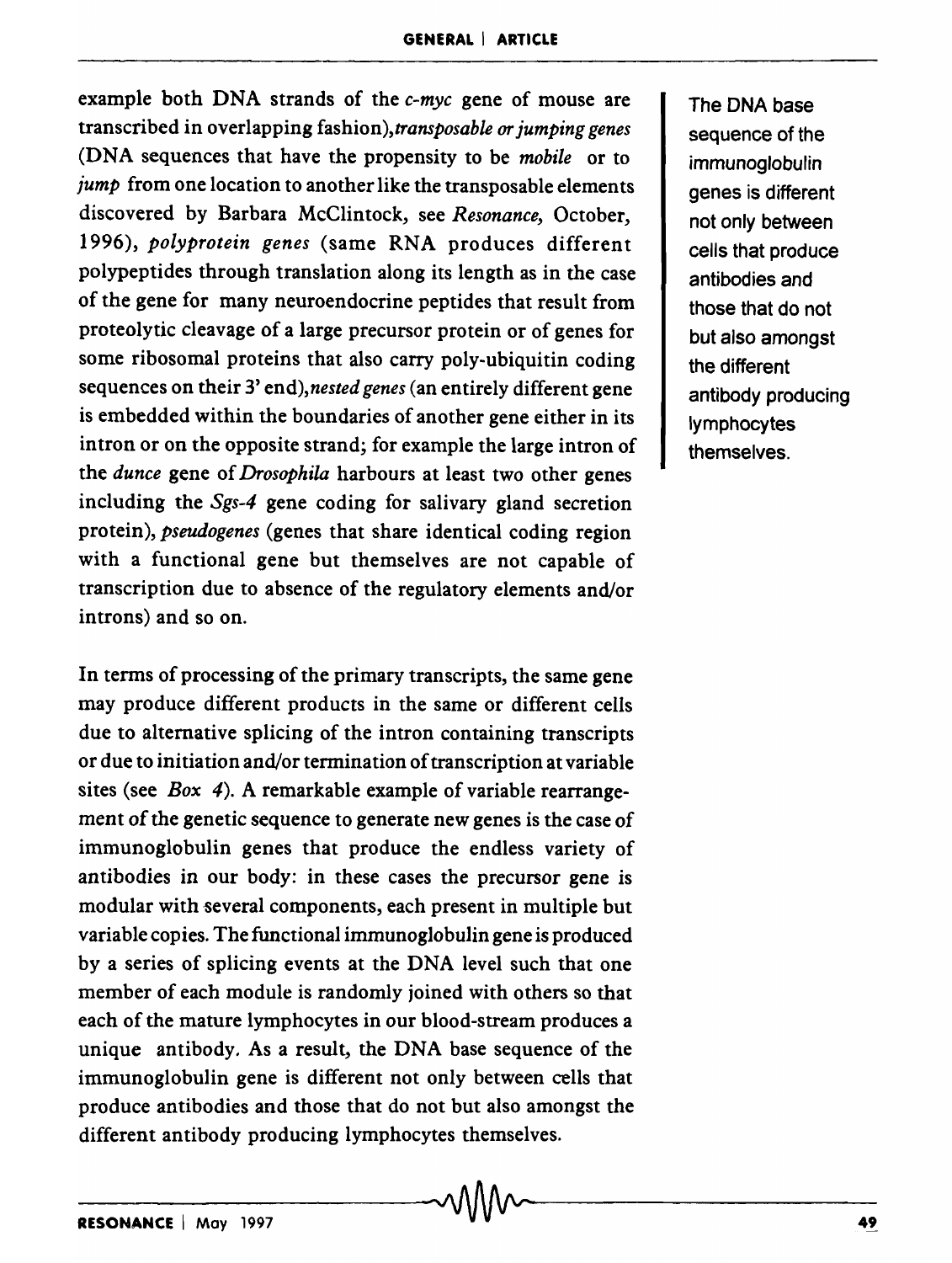

Production of different transcripts, and therefore, of different polypeptide products, by alternative splicing and/or the use of alternative PROMOTERS and TERMINATORS. A gene may have several different promoters in the upstream region and several terminators (motifs that instruct the RNA polymerase to terminate transcription at defined sites). The transcription unit iselfmay include a number of EXONS (£1 to ES in the above example) and introns (11 to 14 in the above example). In many cases, the process of SPLICING (removal of introns to generate the mature mRNA) is regulated so that the same primary transcript may give rise to different species of mRNAs by regulating the removal or non-removal of some introns and/or exons. Alternatively the use of alternative promoters and/or terminators produces transcripts that differ in their functional properties. These have very significant functional consequences. For example, a key decision by a *Drosophila* egg to develop as male or as female depends upon the pattern of splicing of the transcripts of a gene called *transformer.* 

The central theme of template dependence in transcription is violated by the discovery of a process called editing of RNA.

The central theme of template dependence in transcription is violated by the increasingly known instances of a process called *Editing of RNA.* This process results in the mature mRNA having a different base sequence from what was initially transcribed by the DNA template. Consequently, editing of RNA generates new information that was not present in the gene at the DNA level. The upstream (5' to the transcription unit) or downstream (3' to the transcription unit) regulatory elements, although generally not considered as part of the gene because they are not transcribed, are also very important in our current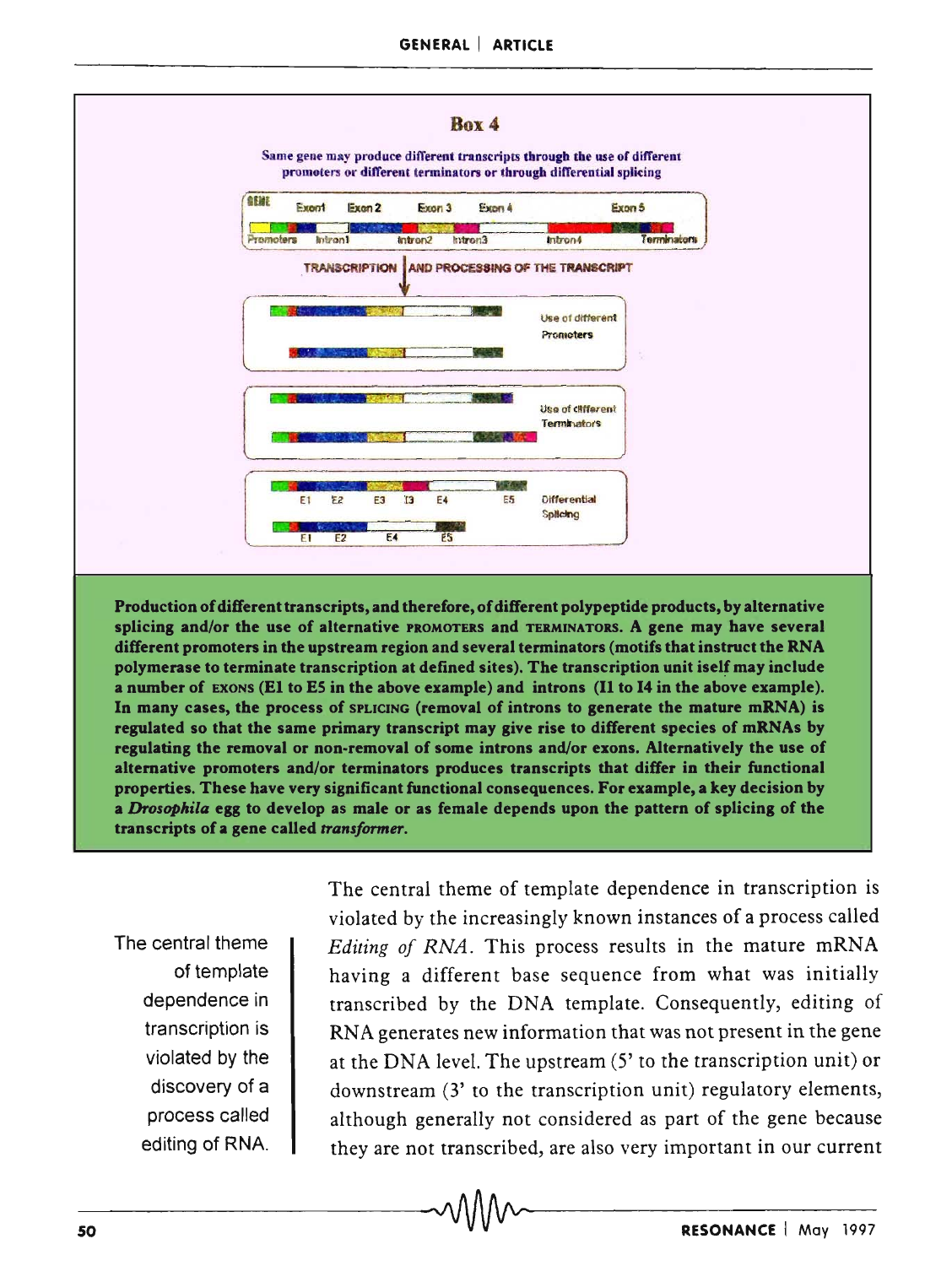| <b>BOX5</b><br>LACK OF CORRELATION BETWEEN GENE SIZE (in kilobases) AND<br>PROTEIN SIZE (no. of aminoacids) - SOME HUMAN GENE EXAMPLES |              |              |                   |              |
|----------------------------------------------------------------------------------------------------------------------------------------|--------------|--------------|-------------------|--------------|
|                                                                                                                                        |              |              |                   |              |
| Histone H4                                                                                                                             | 0.6          | 03           | ö                 | 104a         |
| b-globin                                                                                                                               | 1.5          | 0.6          | $\overline{2}$    | 147аа        |
| Insulin                                                                                                                                | 1.7          | 0.4          | $\overline{2}$    | 52aa         |
| Protein Kinase C                                                                                                                       | $\mathbb{I}$ | 14           | $\overline{\tau}$ | 671aa        |
| Albumin                                                                                                                                | 25           | 2.1          | 14                | <b>585aa</b> |
| Catalase                                                                                                                               | 34           | 16           | 12                | 527aa        |
| <b>Factor VIII</b>                                                                                                                     | 186          | $\mathbf{Q}$ | 25                | 625aa        |
| Thyroglobulin                                                                                                                          | 300          | 8.7          | 36                | 2767aa       |
| <b>Dystrophin</b>                                                                                                                      | >2000        | 17           | >50               | 3685аа       |

Relation between the size of gene and its protein product is variable: While there is no intron in the *Histone H4* gene, the gene for *Dystrophin* (a mutation in this gene is responsible for Muscular Dystrophy) is one of the largest known with a very large number of introns.

concepts of genes due to their vital role and their complex organization. Thus in terms of mutational characterization of the gene, a mutation with a profound effect on the phenotype may be in the upstream or downstream regulatory elements, or in the coding region or in the non-coding 5' or 3' untranslated regions (UTR) or in introns. Likewise, from the point of view of recombination, while base pairs remain the theoretical unit of recombination, the distance between adjacent genes may vary from zero to hundreds or thousands of kilobases. The size of the gene itself may vary from a few hundred base pairs to several hundred kilobase pairs (see *Box* 5)! Likewise, sizes of the upstream or downstream regulatory regions also vary considerably.

## All Genes Do Not Code for Proteins

Not all genes code for proteins. The ribosomal and transfer RNAs (rRNA and tRNA) are transcriptional products of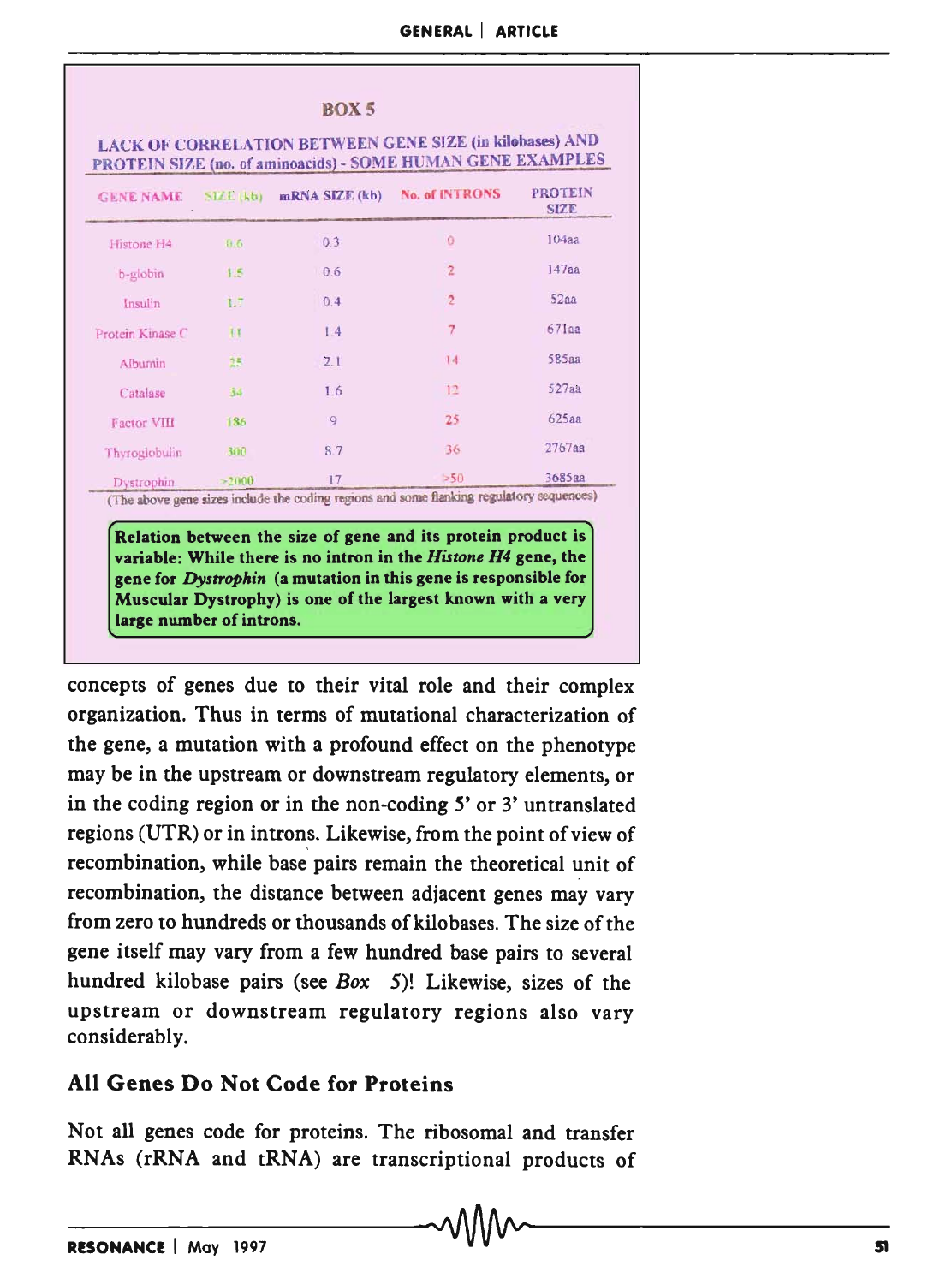The non-protein coding genes function through their transcripts in an as yet unknown fashion.

corresponding genes which, although essential for translation, are not translated into proteins. Another set of genes produces transcripts (the snRNAs or the small nuclear RNAs) that are also not translated but are essential for the processing (splicing) of the intron containing precursor RNAs. It was also found that eukaryotes have a number of different DNA-dependent RNA polymerases that function to transcribe different classes of genes. Thus while the RNA polymerase I transcribes ribosomal RNA, the RNA polymerase II transcribes the protein-coding genes and the RNA polymerase III transcribes the tRNAs, the snRNAs etc. An additional complication in the concept of gene is the increasing realization that many genes are transcribed like the typical *protein-coding genes* by RNA polymerase II and produce transcripts of varying sizes, which are processed in much the same way as the protein-coding mRNAs, but are ultimately not translated or are untranslatable. These *non-protein coding genes*  function through their transcripts in an as yet unknown fashion.

Yet another intriguing feature is the lack of any correlation between the genome size and the biological complexity of different organisms. For example, the salamanders and frogs have much more DNA per haploid genome than humans, although we believe that humans are biologically more complex and thus may require a greater genetic information content. Even in those multicellular organisms that have a very small genome size, only a small fraction (5% to 30% on various estimates) of the genome is known to actually transcribe. These two features are collectively referred to as the *C-value paradox*  (C-value being the total amount of DNA in a haploid genome as in gametes). Two questions thus arise: why should related organisms differ in their genomic DNA content and why should the genome carry so much of DNA which apparently is not transcribed? Failure to have satisfactory answers to either of these questions have prompted some scientists to think in terms of *selfish, parasitic* and/or *junk* DNA etc while others believe that we are still far from understanding the varied ways of functioning of DNA. It is possible that, besides the protein-

Salamanders and frogs have much more DNA per haploid genome than humans, although we believe that man is biologically much more complex.